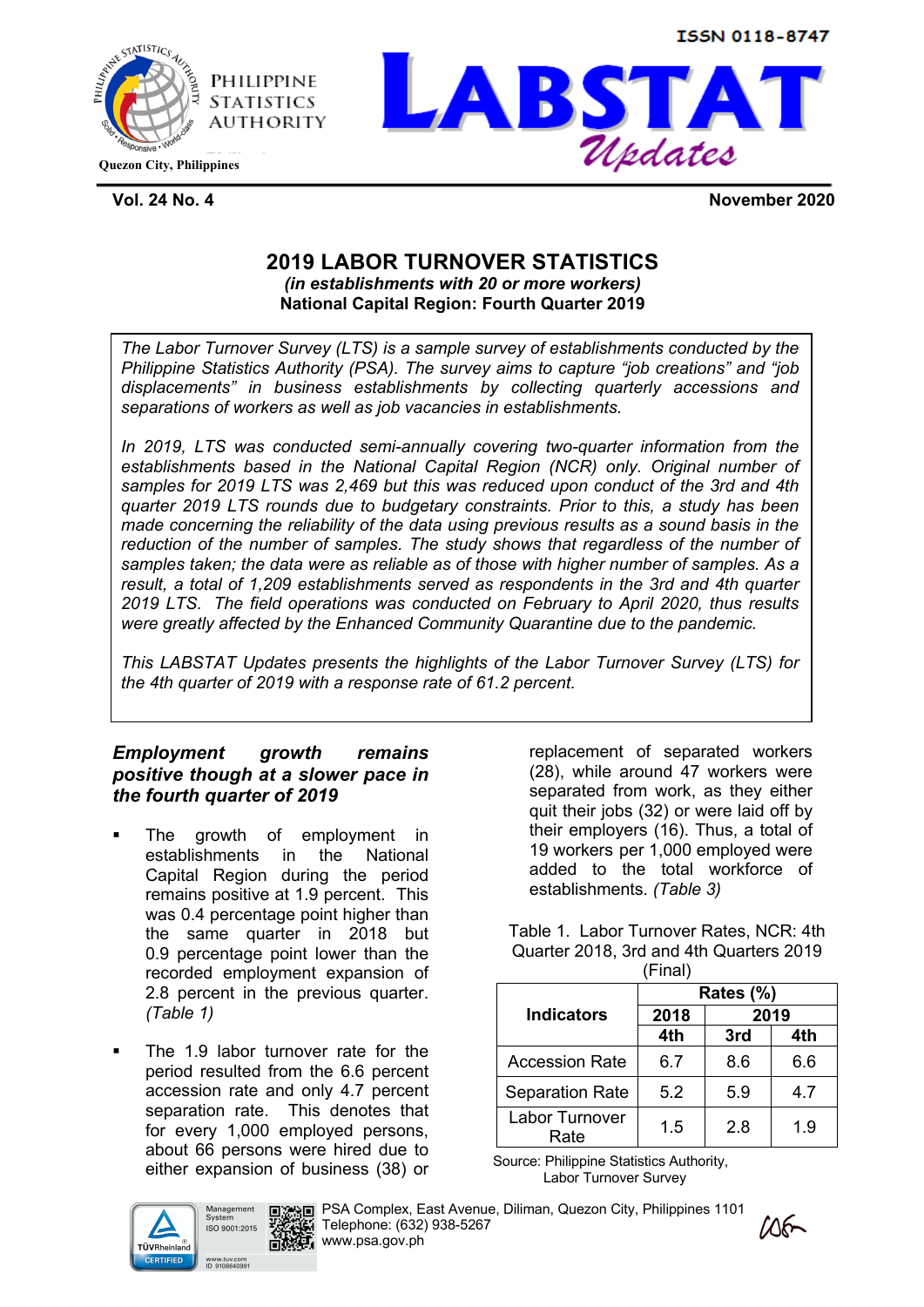## *Agriculture, forestry and fishing continued to suffer from employment loss*

- Separation rate in the agriculture, forestry and fishing sector outpaced accession rate resulting to a labor turnover rate of -2.8 percent. *(Table 2)*
- This was a further reduction from the recorded loss in the previous quarter of -2.6 percent.

#### Table 2. Labor Turnover Rates by Major Sector, NCR: 3rd and 4th Quarters 2019 (Final)

| <b>Indicator</b>          |         | <b>Agriculture</b> | <b>Industry</b> |                   | <b>Services</b> |         |  |  |
|---------------------------|---------|--------------------|-----------------|-------------------|-----------------|---------|--|--|
|                           | $3rd$ Q | $4^{\text{th}}$ Q  | $3rd$ $Q$       | 4 <sup>th</sup> Q | $3rd$ Q         | $4th$ Q |  |  |
| Accession<br>Rate         | 2.3     | 2.3                | 5.7             | 5.7               | 9.3             | 6.8     |  |  |
| Separation<br>Rate        | 4.9     | 5.1                | 5.8             | 3.2               | 5.9             | 5.0     |  |  |
| Labor<br>Turnover<br>Rate | (2.6)   | (2.8)              | (0.1)           | 2.5               | 3.4             | 1.8     |  |  |

Source: Philippine Statistics Authority,<br>
Lober Turnover Sunroy Labor Turnover Survey

#### *Twenty-five out of 1,000 employed persons were hired in the industry sector*

- The industry sector accounted for the highest labor turnover rate in the fourth quarter of 2019 at 2.5 percent, coming from a minimal employment loss of -0.1 percent in the previous quarter. This meant that for every 1,000 employed, 25 persons were added to the total workforce of the sector.
- **•** Primary contributors to this growth are construction (4.0%), manufacturing (2.1%) and mining and quarrying (0.8%) which all recorded employment loss during the same period in 2018. *(Table 3)*
- § Only the electricity, gas, steam and air conditioning supply posted a loss

of -0.1 percent for the period which was a gainer at 0.5 percent in 2018.

- The services sector likewise posted a positive growth rate of 1.8 percent. This was brought about by employment gains in almost all industries under the said sector led by other service activities (4.8%); accommodation and food service activities (2.9%); administrative and support service activities (2.6%); and arts, entertainment and recreation (2.5%).
- § Meanwhile, both the financial and insurance activities (-1.3%) and education (-0.1%) recorded employment losses.

### *Reasons for separation of workers*

- § Most employees' reasons for quitting their jobs were being hired by another company at 34.5 percent; due to family considerations at 21.4 percent; to work abroad at 12.8 percent; and AWOL or absence without leave at 10.6 percent.
- Figure 1. Reasons for Employee-Initiated Separations, NCR: 4th Quarter 2019 (Final)



Note: Figures are in percent. Source: Philippine Statistics Authority, Labor Turnover Survey

 $M_{\rm{min}}$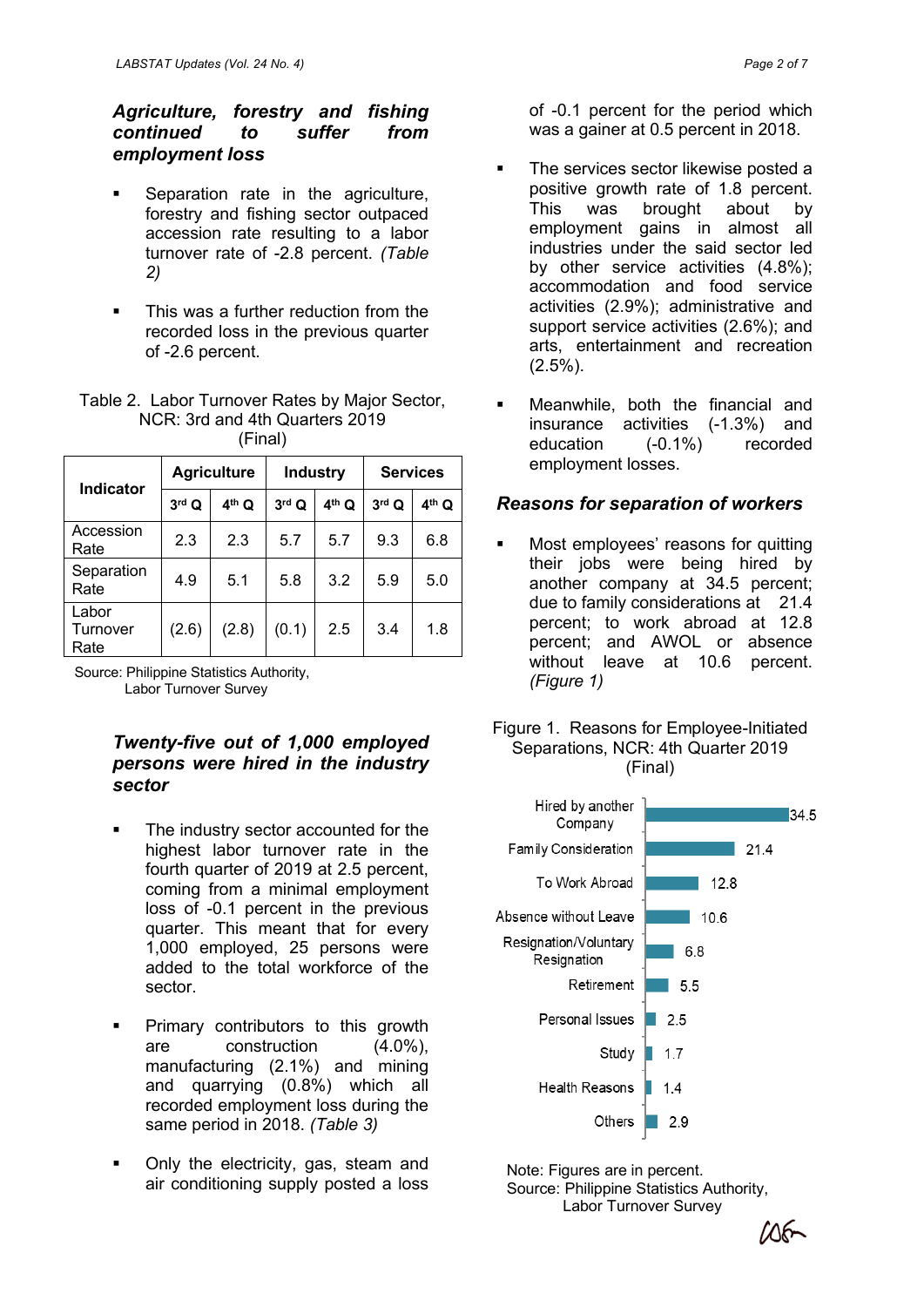Meanwhile, the main reason why employers terminated the services of their workers were because of project completion at 40.1 percent and AWOL or absence without leave at 24.6 percent. *(Figure 2)*

#### Figure 2. Reasons for Employer-Initiated Separations, NCR: 4th Quarter 2019 (Final)



Note: Figures are in percent. Source: Philippine Statistics Authority, Labor Turnover Survey.

### *Job Vacancies*

#### *Administrative and support service activities posted 27,550 job vacancies*

- § A total of 86,143 job openings were registered in the last quarter of 2019. By sector, services sector accounted for the bulk of vacancies at 87.6 percent, followed by industry at 11.9 percent, and agriculture, forestry and fishing at a measly 0.5 percent share.
- § Across industries, administrative and support service activities had the highest share of vacancies at 32.0 percent. This was followed by wholesale and retail trade; repair of motor vehicles, motorcycles (16.6% or 14,294), and manufacturing (10.1% or 8,692). *(Figure 3)*



Figure 3. Top Five Industries with Job

Note: Figures are in percent. Source: Philippine Statistics Authority, Labor Turnover Survey.

By major occupation group, most of the unfilled positions were for service and sales workers with 23.1 percent share (19,889), followed by professionals at 21.3 percent (18,318), technicians and assocciate professionals at 18.6 percent (15,999), and clerical support workers at 14.1 percent (12,141). (Figure 4, and Table 5)

#### Figure 4. Job Vacancies by Major Occupation Group, NCR: 4<sup>th</sup> Quarter 2019 (Final)



Note: Figures are in percent. Source: Philippine Statistics Authority, Labor Turnover Survey.

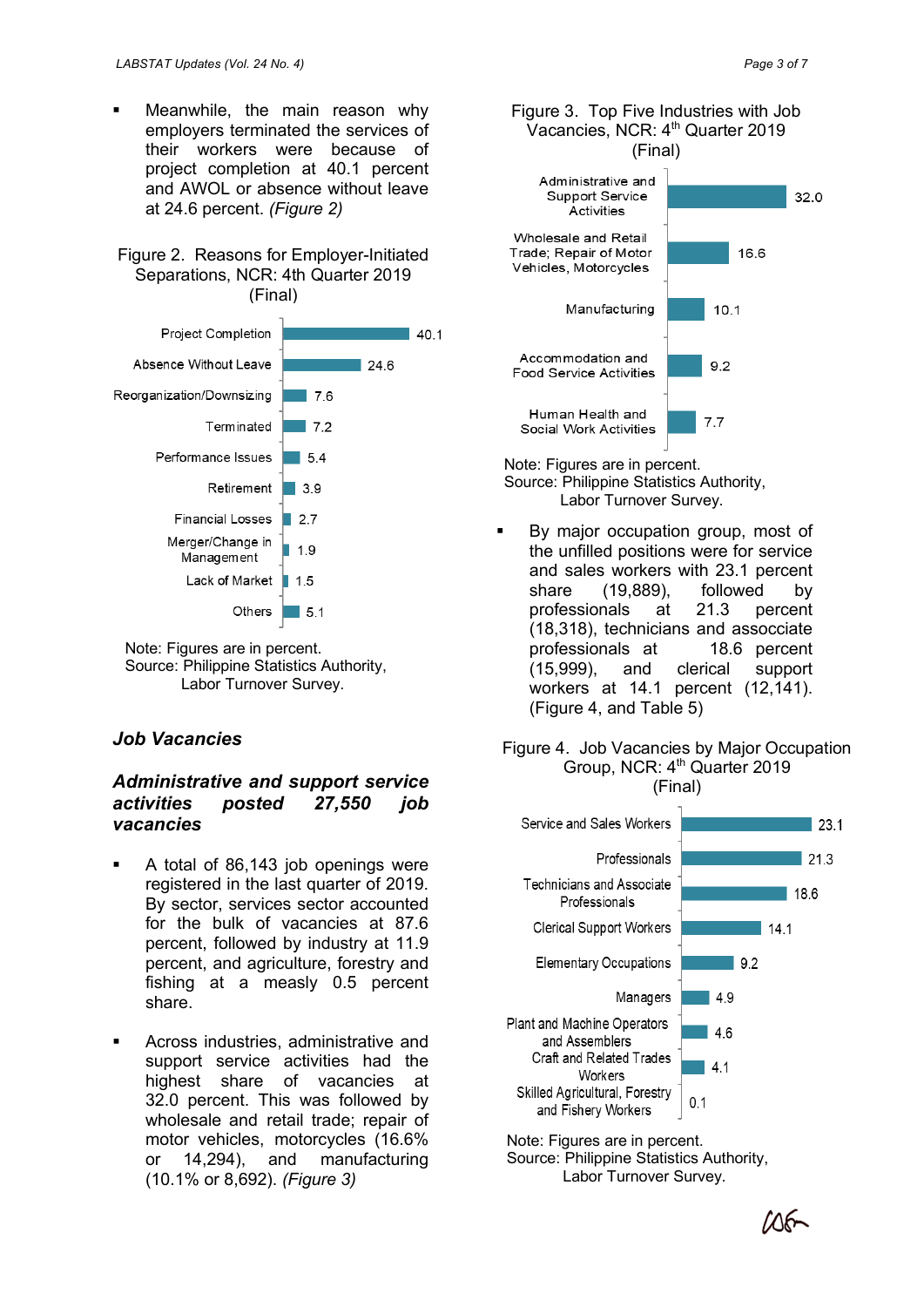#### **Definition of Terms:**

*Accessions (New Hires) - refer to permanent or temporary additions to employment in the establishment due to 1) expansion of business activity and 2) replacement of separated workers and employment resulting from changes in methods/technology of production or service.*

*Separations - refer to terminations of employment due to the following: a) quits or terminations initiated by the employees, and b) layoffs or terminations initiated by the employers due to economic reasons (e.g., lack of market, financial losses, redundancy, end of contract) and non-economic reasons (e.g., gross negligence, AWOL).*

*Labor Turnover – refer to changes in the employment of an establishment during a reference period resulting from accessions, and separations of workers.*

*Existing Job Vacancies – refer to the number of unfilled job openings at the end of the quarter which are immediately available for placement and for which active recruitment steps are being undertaken.*

 $106-$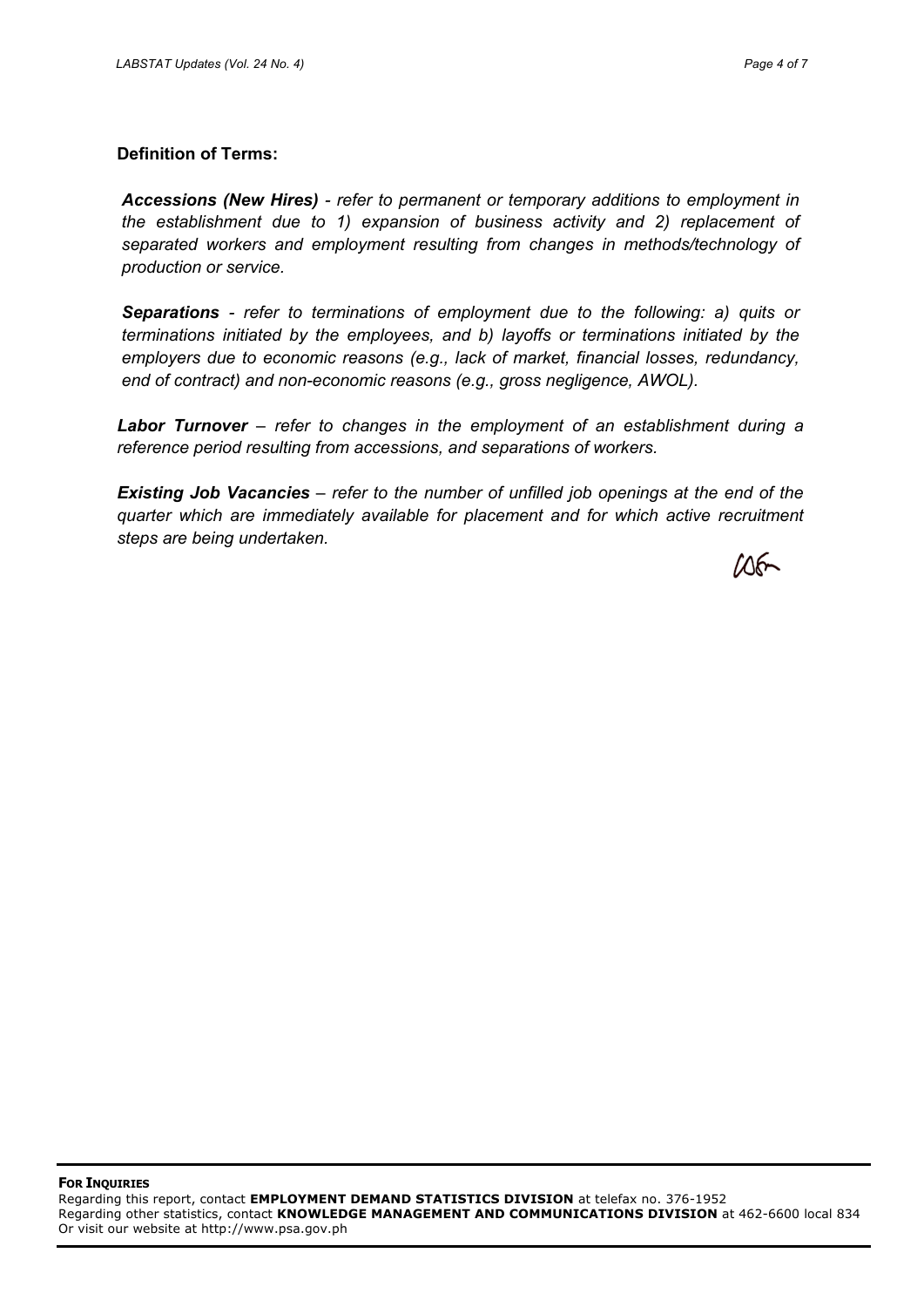# Table 3 - Accession, Separation and Labor Turnover Rates in Establishments with 20 or More Workers by Major Industry, National Capital Region: 4th Quarter 2018, and 4th Quarter 2019

(Final)

|                                                                              | Total            |        |        |                   |        | Accession                    |                  |                  |                  | Separation  |        |                        |                  |                        |  |
|------------------------------------------------------------------------------|------------------|--------|--------|-------------------|--------|------------------------------|------------------|------------------|------------------|-------------|--------|------------------------|------------------|------------------------|--|
| Industry                                                                     | <b>Accession</b> |        |        | <b>Separation</b> |        | Percent<br><b>Difference</b> |                  | <b>Expansion</b> |                  | Replacement |        | Employee-<br>Initiated |                  | Employer-<br>Initiated |  |
|                                                                              | 4Q2018           | 4Q2019 | 4Q2018 | 4Q2019            | 4Q2018 | 4Q2019                       | 4Q2018           | 4Q2019           | 4Q2018           | 4Q2019      | 4Q2018 | 4Q2019                 | 4Q2018           | 4Q2019                 |  |
| Total                                                                        | 6.7              | 6.6    | 5.2    | 4.7               | 1.5    | 1.9                          | 3.0              | $\overline{3.8}$ | $\overline{3.7}$ | 2.8         | 2.7    | 3.2                    | 2.5              | 1.6                    |  |
| Agriculture, Forestry, and Fishing                                           | 2.2              | 2.3    | 5.4    | 5.1               | (3.3)  | (2.8)                        | 0.6              | 1.7              | 1.6              | 0.6         | 1.3    | 3.4                    | 4.1              | 1.7                    |  |
| Industry                                                                     | 7.3              | 5.7    | 10.2   | 3.2               | (2.9)  | 2.5                          | 2.6              | 3.7              | 4.7              | 2.0         | 4.0    | 2.1                    | 6.2              | 1.1                    |  |
| Mining and Quarrying                                                         | 4.0              | 5.1    | 7.2    | 4.3               | (3.1)  | 0.8                          | 2.5              | 4.6              | 1.6              | 0.5         | 2.1    | 1.1                    | 5.0              | 3.2                    |  |
| Manufacturing                                                                | 6.4              | 5.4    | 7.8    | 3.4               | (1.4)  | 2.1                          | 2.7              | 3.3              | 3.7              | 2.1         | 2.8    | 2.3                    | 4.9              | 1.0                    |  |
| Electricity, Gas, Steam and Air Conditioning Supply                          | 2.0              | 1.3    | 1.4    | 1.5               | 0.5    | (0.1)                        | 0.5              | 1.1              | 1.5              | 0.2         | 0.9    | 0.5                    | 0.6              | 1.0                    |  |
| Water Supply; Sewerage Waste Management and<br><b>Remediation Activities</b> | 2.9              | 3.1    | 2.1    | 2.0               | 0.9    | 1.1                          | 1.2              | 0.7              | 1.7              | 2.4         | 1.9    | 1.9                    | 0.1              | 0.1                    |  |
| Construction                                                                 | 10.0             | 7.1    | 16.7   | 3.1               | (6.7)  | 4.0                          | 2.4              | 5.1              | 7.6              | 2.0         | 6.9    | 1.8                    | 9.8              | 1.3                    |  |
| Services                                                                     | 6.6              | 6.8    | 4.4    | 5.0               | 2.2    | 1.8                          | 3.1              | 3.8              | 3.5              | 3.0         | 2.5    | 3.4                    | 1.9              | 1.7                    |  |
| Wholesale and Retail Trade; Repair of Motor<br>Vehicles, Motorcycles         | 6.6              | 4.8    | 4.4    | 4.0               | 2.2    | 0.8                          | 3.1              | 3.2              | 3.5              | 1.6         | 2.5    | 3.3                    | 1.9              | 0.8                    |  |
| <b>Transportation and Storage</b>                                            | 7.2              | 4.4    | 2.6    | 2.6               | 4.6    | 1.9                          | 6.4              | 2.7              | 0.9              | 1.8         | 1.7    | 1.5                    | 1.0              | 1.1                    |  |
| Accommodation and Food Service Activities                                    | 5.5              | 8.7    | 4.5    | 5.8               | 1.0    | 2.9                          | 3.7              | 2.8              | 1.8              | 5.9         | 3.6    | 5.3                    | 0.9              | 0.5                    |  |
| Information and Communication                                                | 5.6              | 5.1    | 5.6    | 3.1               | (0.0)  | 2.0                          | 2.9              | 3.7              | 2.7              | 1.4         | 3.5    | 2.0                    | 2.1              | 1.0                    |  |
| <b>Financial and Insurance Activities</b>                                    | 4.0              | 3.2    | 3.3    | 4.5               | 0.7    | (1.3)                        | 1.5              | 1.2              | 2.5              | 2.0         | 2.1    | 3.8                    | 1.2              | 0.7                    |  |
| <b>Real Estate Activities</b>                                                | 6.1              | 5.5    | 3.6    | 4.1               | 2.6    | 1.4                          | 5.5              | 3.4              | 0.7              | 2.1         | 3.1    | 3.8                    | 0.5              | 0.3                    |  |
| Professional, Scientific and Technical Activities                            | 13.7             | 5.7    | 9.7    | 3.5               | 4.0    | 2.1                          | 1.4              | 4.3              | 12.2             | 1.4         | 4.0    | 2.7                    | 5.6              | 0.8                    |  |
| Administrative and Support Service Activities                                | 7.0              | 9.6    | 4.4    | 7.0               | 2.6    | 2.6                          | $\overline{3.3}$ | 5.6              | $\overline{3.8}$ | 4.0         | 2.3    | 3.8                    | $\overline{2.1}$ | $\overline{3.2}$       |  |
| Education                                                                    | 2.5              | 2.4    | 2.9    | 2.5               | (0.4)  | (0.1)                        | 1.2              | 1.0              | 1.3              | 1.4         | 1.6    | 1.4                    | 1.3              | 1.0                    |  |
| Human Health and Social Work Activities                                      | 6.0              | 5.8    | 4.6    | 4.3               | 1.4    | 1.5                          | 2.4              | 1.7              | 3.6              | 4.1         | 4.1    | 4.2                    | 0.5              | 0.1                    |  |
| Arts, Entertainment and Recreation                                           | 2.7              | 6.1    | 2.9    | 3.6               | (0.3)  | 2.5                          | 1.0              | 2.8              | 1.7              | 3.3         | 1.1    | 2.0                    | 1.9              | 1.6                    |  |
| <b>Other Service Activities</b>                                              | 3.2              | 9.0    | 1.7    | 4.2               | 1.5    | 4.8                          | 2.1              | 3.0              | 1.1              | 5.9         | 1.5    | 3.2                    | 0.1              | 1.0                    |  |

Note: Details may not add up to totals due to rounding.

Source: Philippine Statistics Authority, Labor Turnover Survey, 4th Quarter 2018, 4th Quarter 2019.

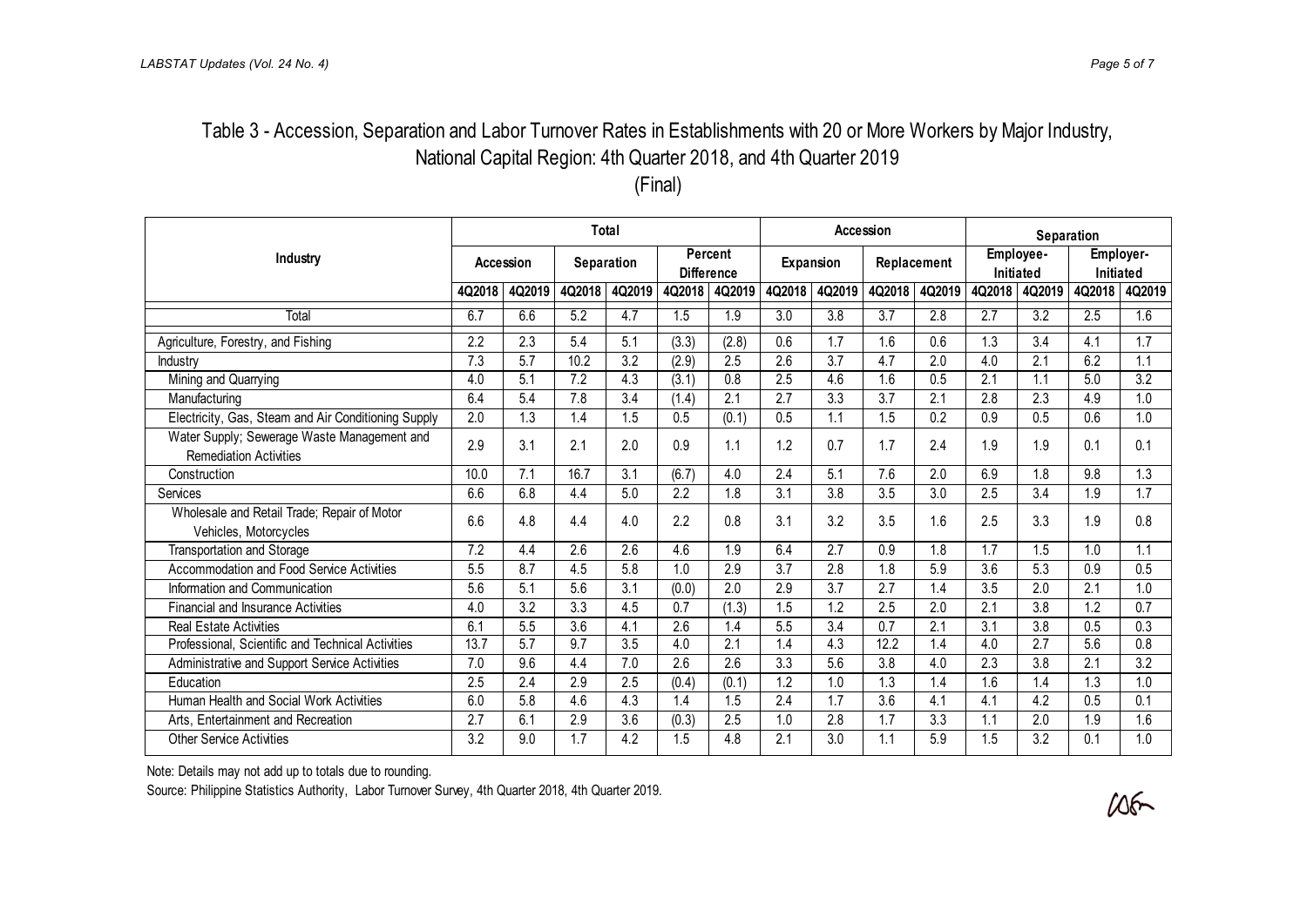# TABLE 4 - Number and Percent Distribution of Job Vacancies in Establishments with 20 or More Workers by Major Industry Group, National Capital Region: 4th Quarter 2019

(Final)

| <b>Industry</b>                                                              | <b>Number</b> | <b>Percent Share</b> |
|------------------------------------------------------------------------------|---------------|----------------------|
| <b>ALL INDUSTRIES</b>                                                        | 86,143        | 100.0                |
| Agriculture, Forestry, and Fishing                                           | 418           | 0.5                  |
| <b>Industry</b>                                                              | 10,284        | 11.9                 |
| Mining and Quarrying                                                         | 122           | 0.1                  |
| Manufacturing                                                                | 8,692         | 10.1                 |
| Electricity, Gas, Steam and Air Conditioning Supply                          | 146           | 0.2                  |
| Water Supply; Sewerage Waste Management and<br><b>Remediation Activities</b> | 241           | 0.3                  |
| Construction                                                                 | 1,083         | 1.3                  |
| <b>Services</b>                                                              | 75,441        | 87.6                 |
| Wholesale and Retail Trade; Repair of Motor Vehicles,<br>Motorcycles         | 14,294        | 16.6                 |
| <b>Transportation and Storage</b>                                            | 2,282         | 2.6                  |
| <b>Accommodation and Food Service Activities</b>                             | 7,966         | 9.2                  |
| Information and Communication                                                | 1,436         | 1.7                  |
| <b>Financial and Insurance Activities</b>                                    | 4,685         | 5.4                  |
| <b>Real Estate Activities</b>                                                | 1,449         | 1.7                  |
| Professional, Scientific and Technical Activities                            | 4,309         | 5.0                  |
| <b>Administrative and Support Service Activities</b>                         | 27,550        | 32.0                 |
| Education                                                                    | 3,345         | 3.9                  |
| Human Health and Social Work Activities                                      | 6,625         | 7.7                  |
| Arts, Entertainment and Recreation                                           | 919           | 1.1                  |
| <b>Other Service Activities</b>                                              | 580           | 0.7                  |

Note: Details may not add up to totals due to rounding.

Source: Philippine Statistics Authority, Labor Turnover Survey, 4th Quarter